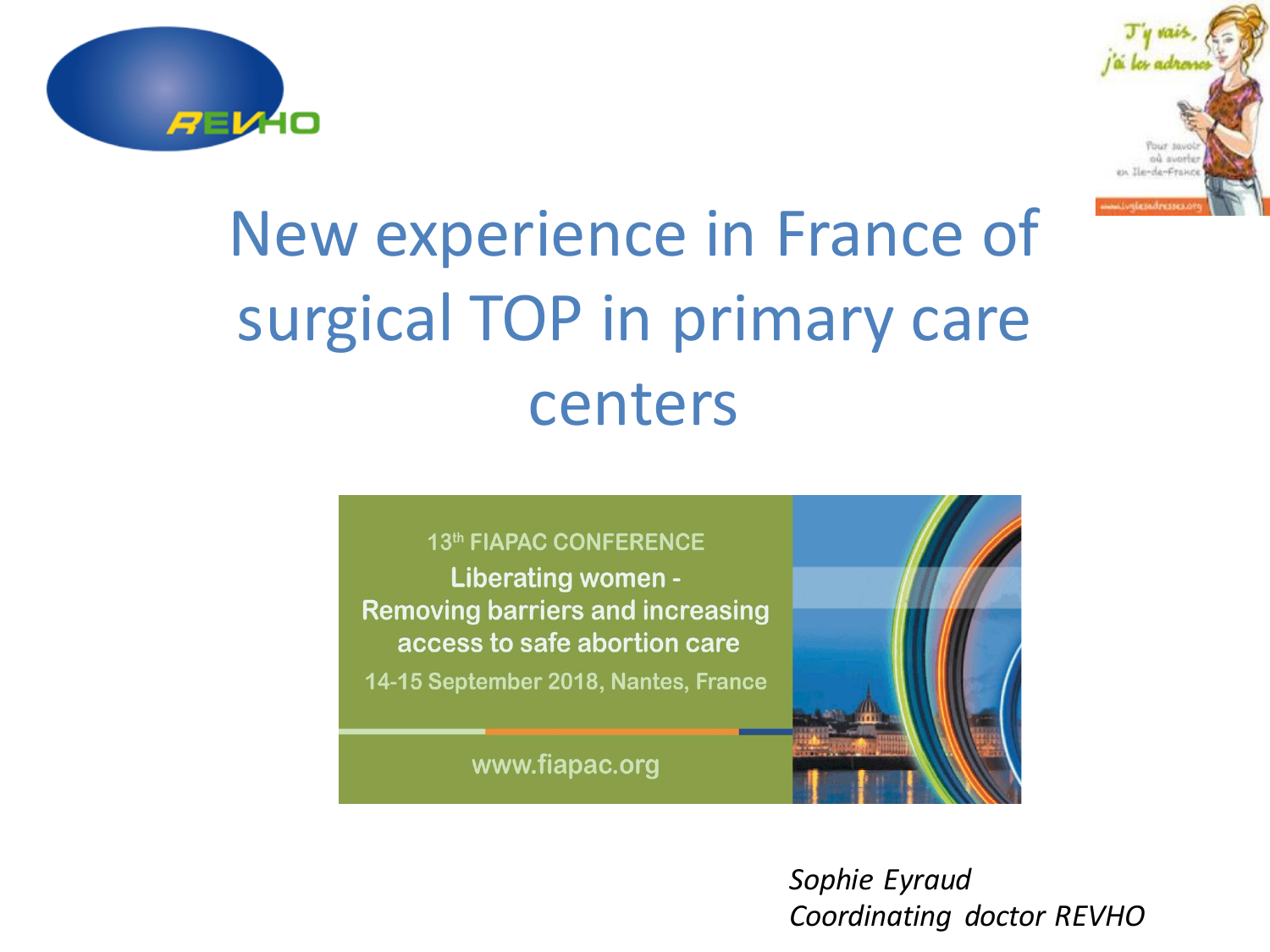The health system modernisation Law in 2016

Allows the practice of instrumental TOP without general anesthesia in primary care centers with a partnership agreement with a hospital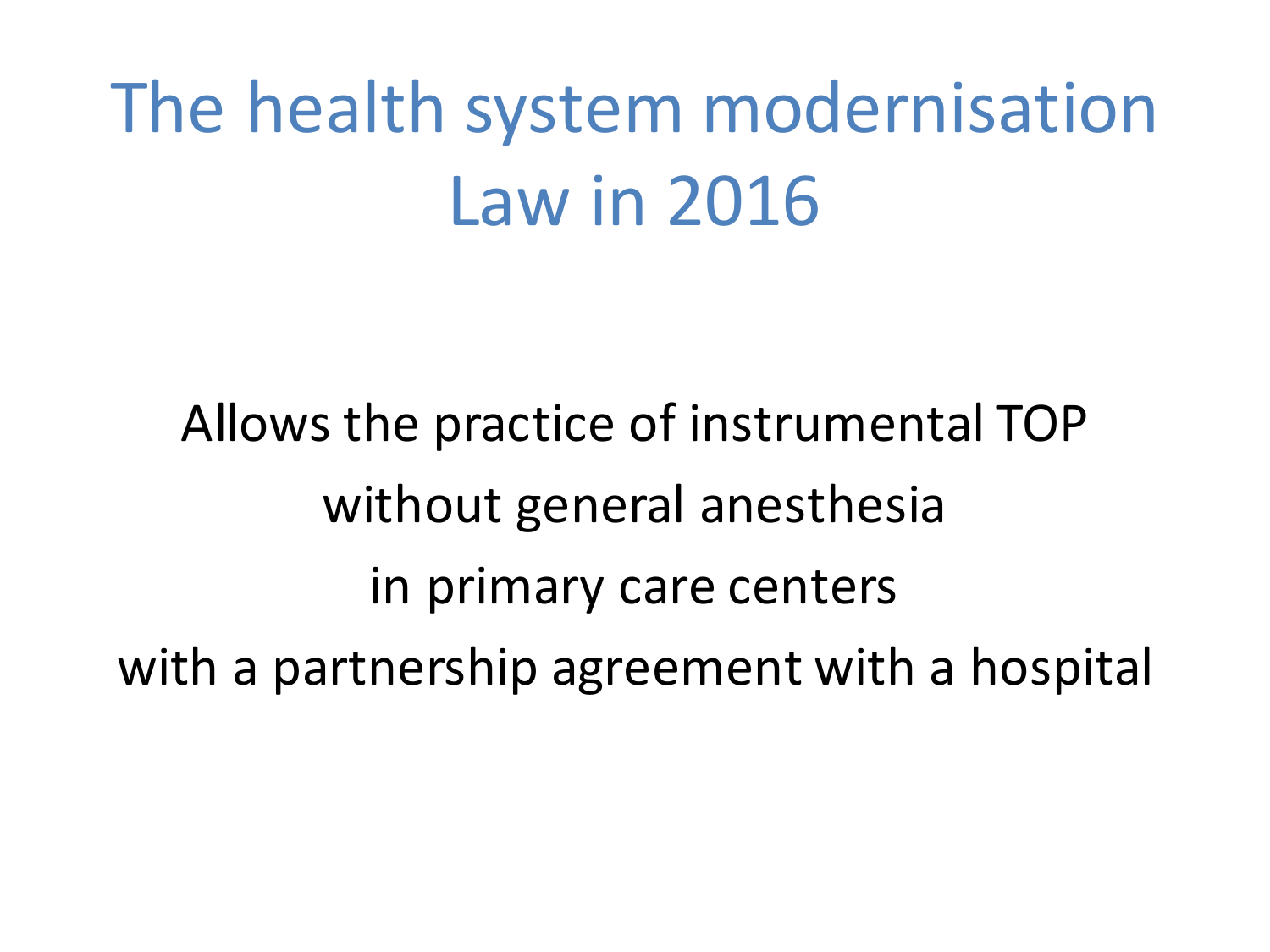### Good practice recommendations

Recommendation regarding:

- the local / premises
- the equipment
- The required skills for practitioners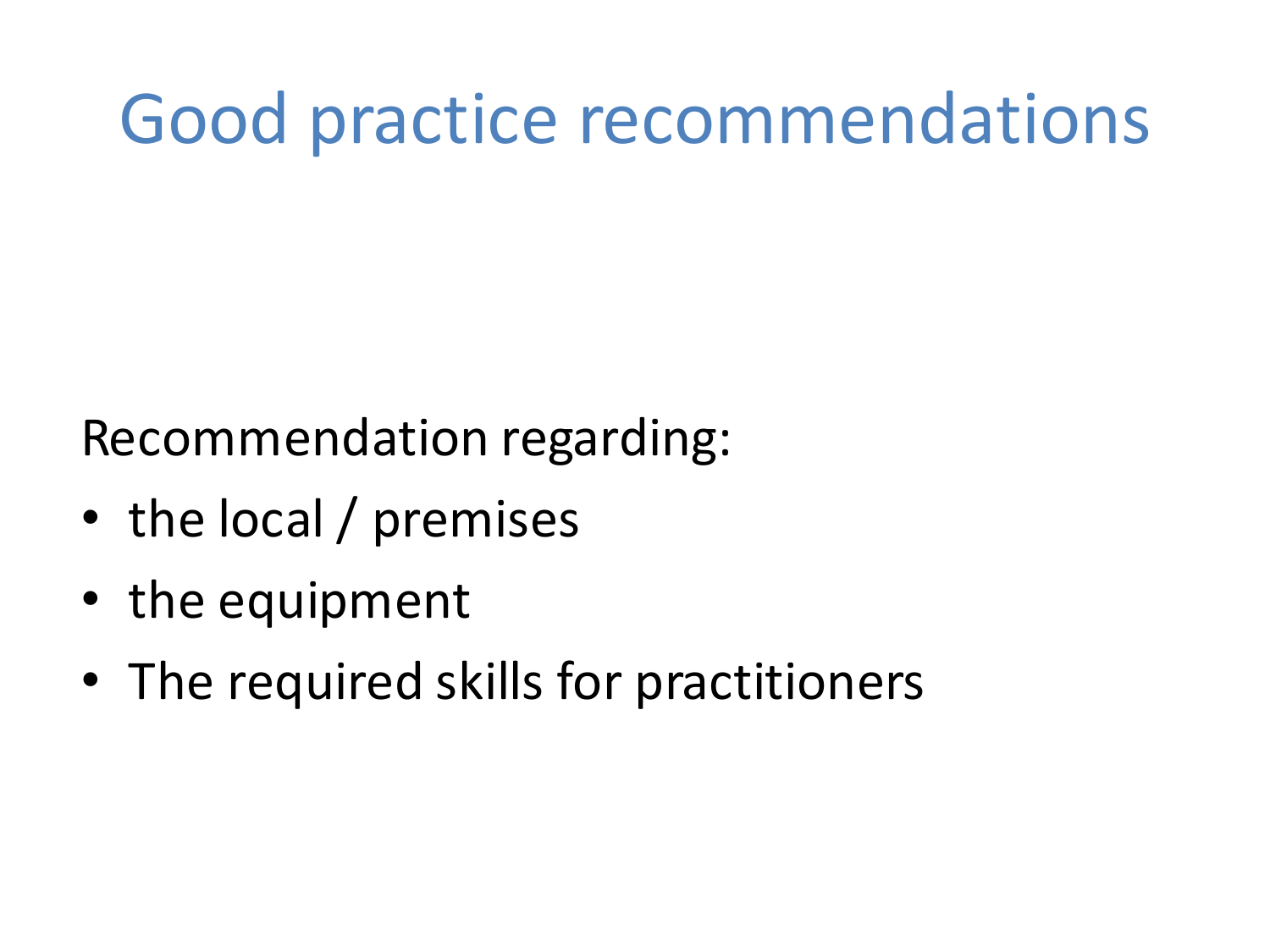Experimentation in Family Planning Center

With syringe suction in the consultation room for very early pregnancies and stopped pregnancies

The experimentation was made before the law was adopted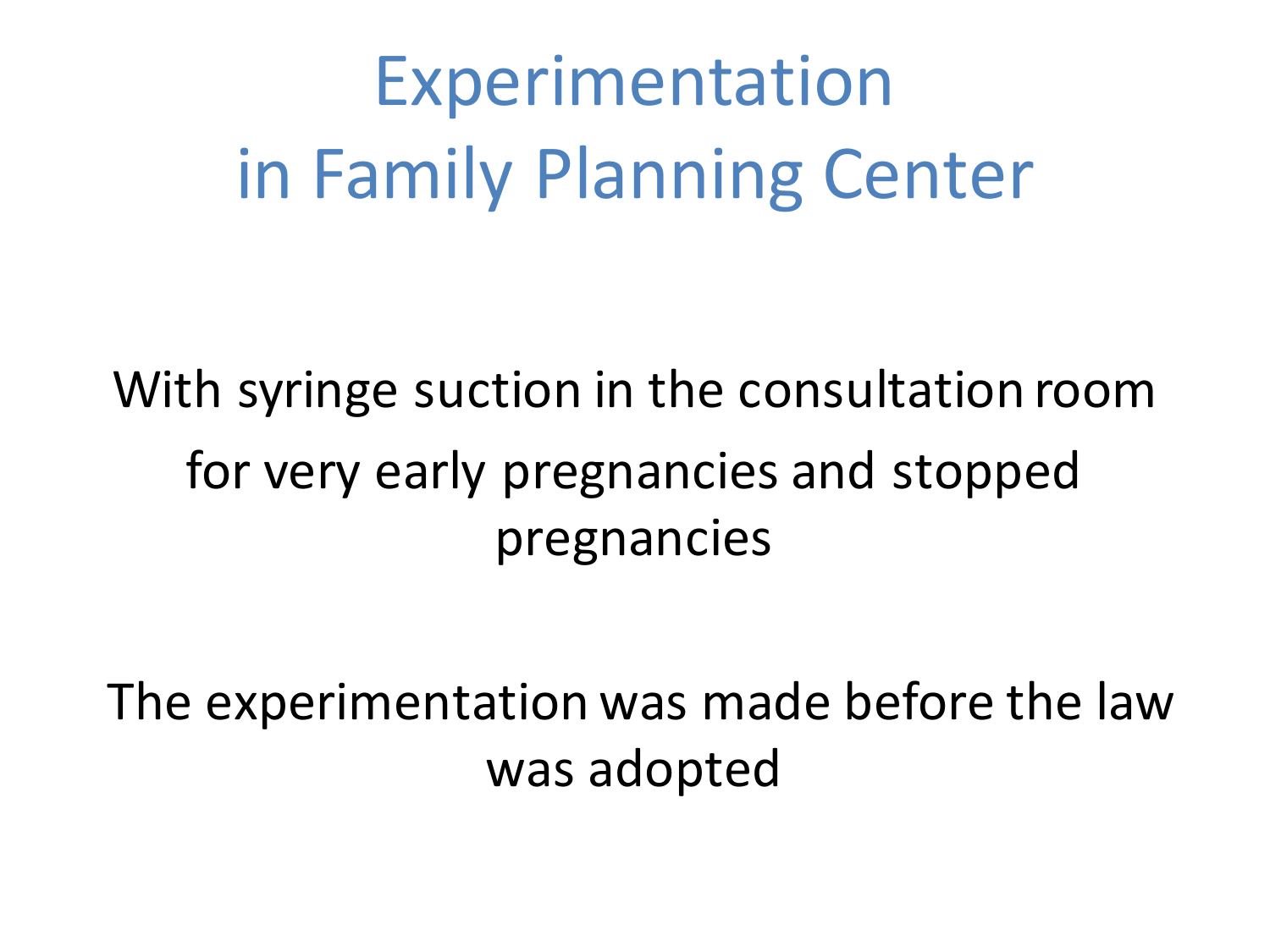# Regional health agency- REVHO

- The Regional Health Agency has commissioned REVHO's network to assess the feasibility and to accompany this new practice
- We set up a work group to develop tools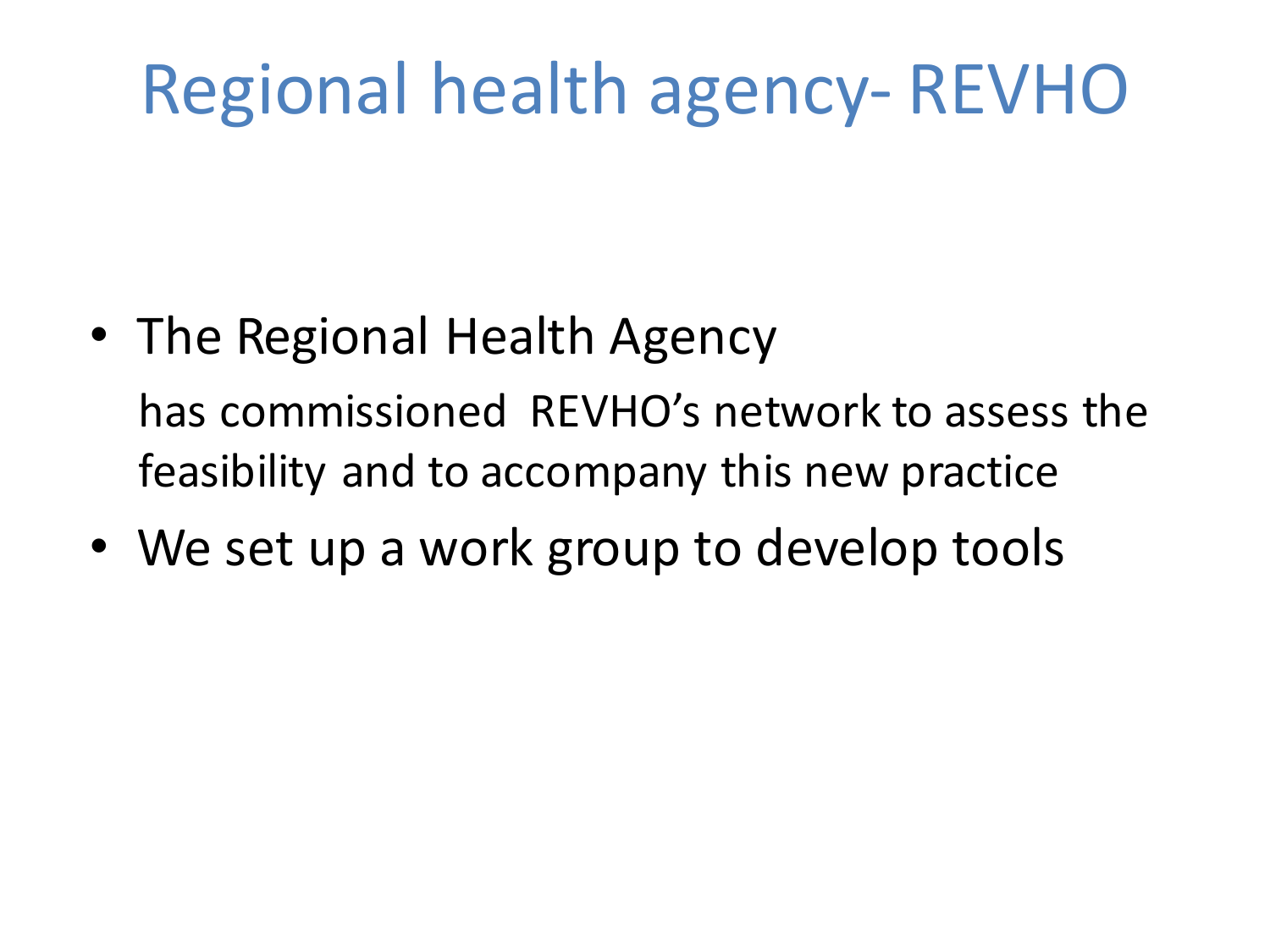### TOOLS

- Eligibility criteria for the patients
- Patient information leaf let
- Liaison sheet, medical abortion file, operative report template
- Conduct in case of complications and emergency transfer protocols
- Antibiotic protocol, standard questionnaire on hemorrhagic risk...
- Protocols for nurses
- A list of medical supplies
- A list of medications needed for the emergency cart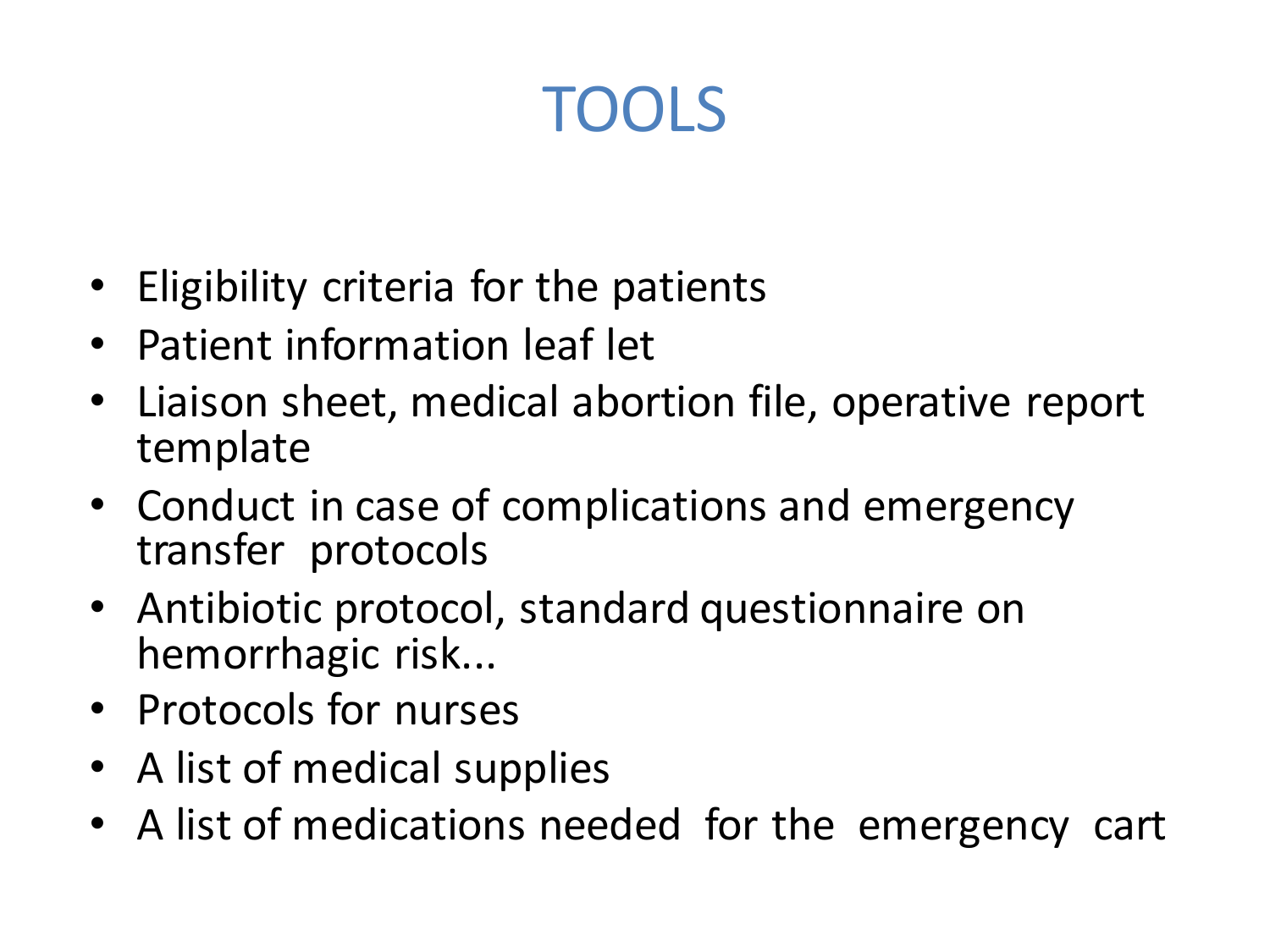### Partnership agreement

- Formalization of the link between the primary care center and the hospital
- Formalization of the agreement for training : Surgical abortion training meant for:
	- primary care center doctors wishing to train for surgical abortion
	- Hospital providers already practicing surgical abortion in their hospital and wishing to train for local anesthesia and (or) more advanced terms 12-14 AW

•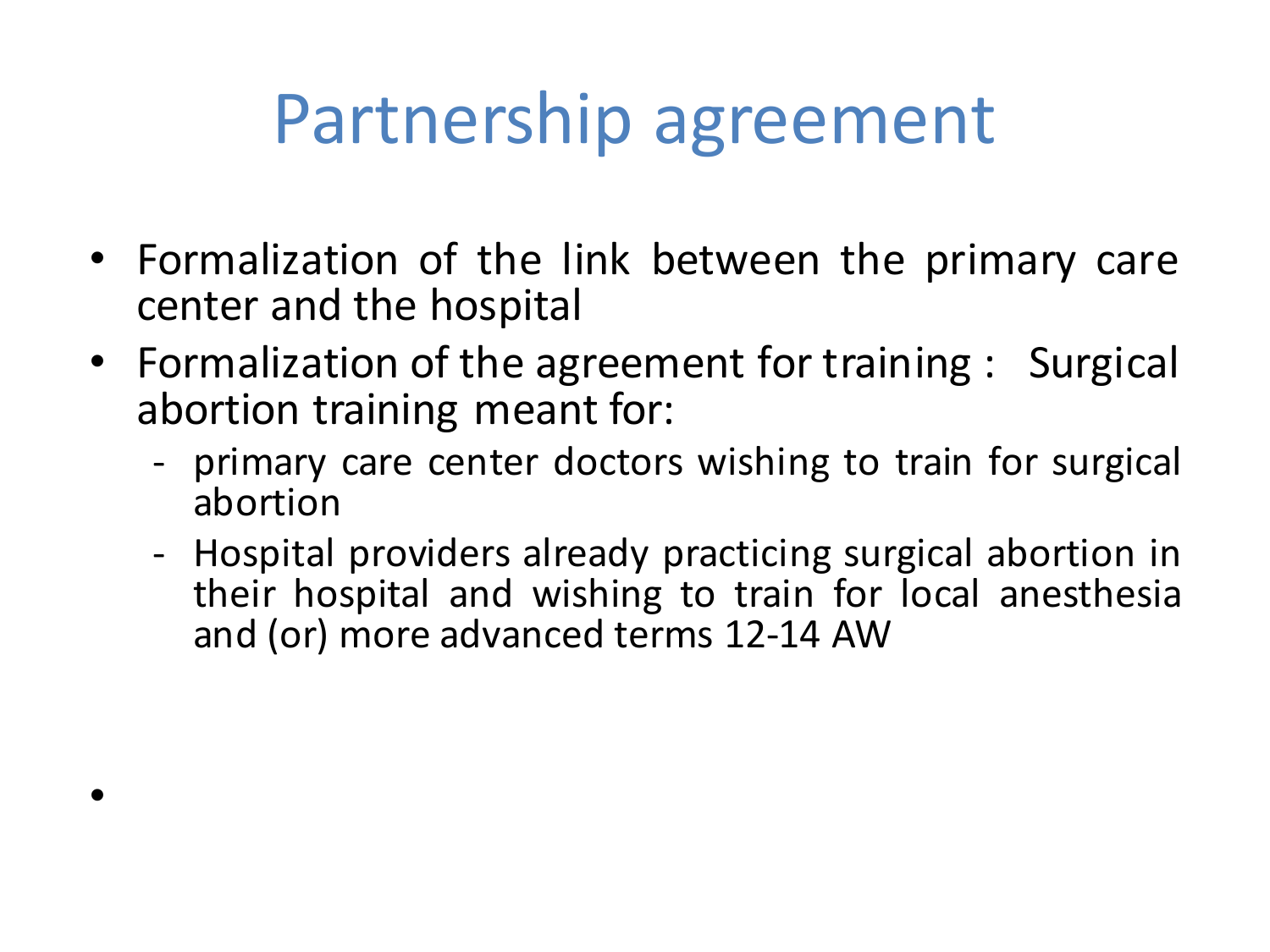# REVHO: Training development

#### • **For primary health care centers**

- 1. An abortion training regarding surgical abortion under local anesthesia, meant for medical doctors
- 2. A training on the specific support of the woman under local anesthesia, meant for the staff
- 3. A training on emergency procedures, meant for medical and paramedical health centers staff

### • **For Hospitals**

- 1. An abortion training on local anesthesia and advanced terms meant for hospital providers
- 2. A training on the specific support of women under local anesthesia meant for hospital teams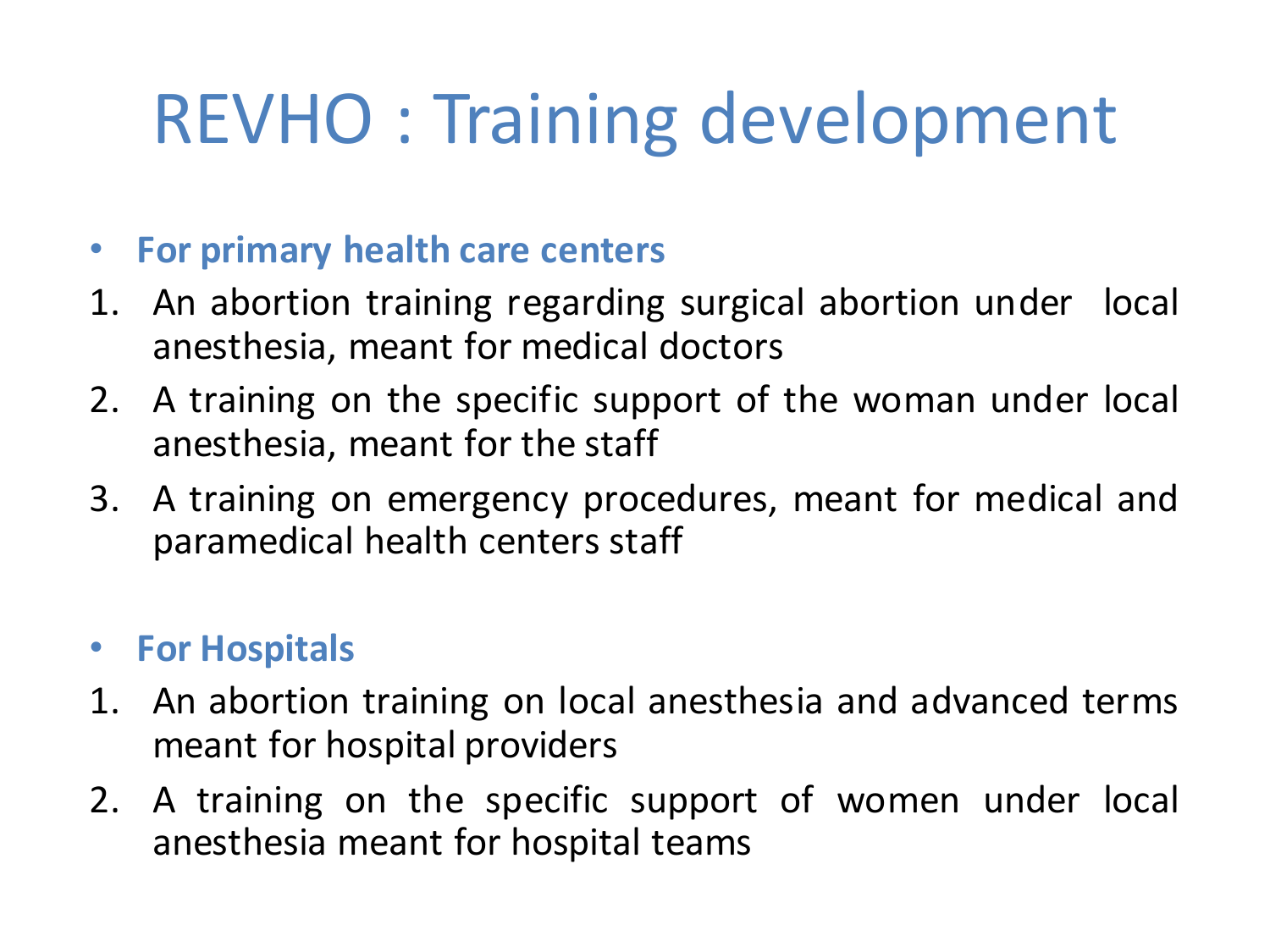# Recent legislative advances

- 2017 December 1st : Ordinance has fixed the price of acts necessary to a surgical abortion in heath care centers
- 2018 February 19<sup>th</sup>: health insurance funded by law allows the reimbursement
- Decree in preparation to formalize the link between the hospital and the health care center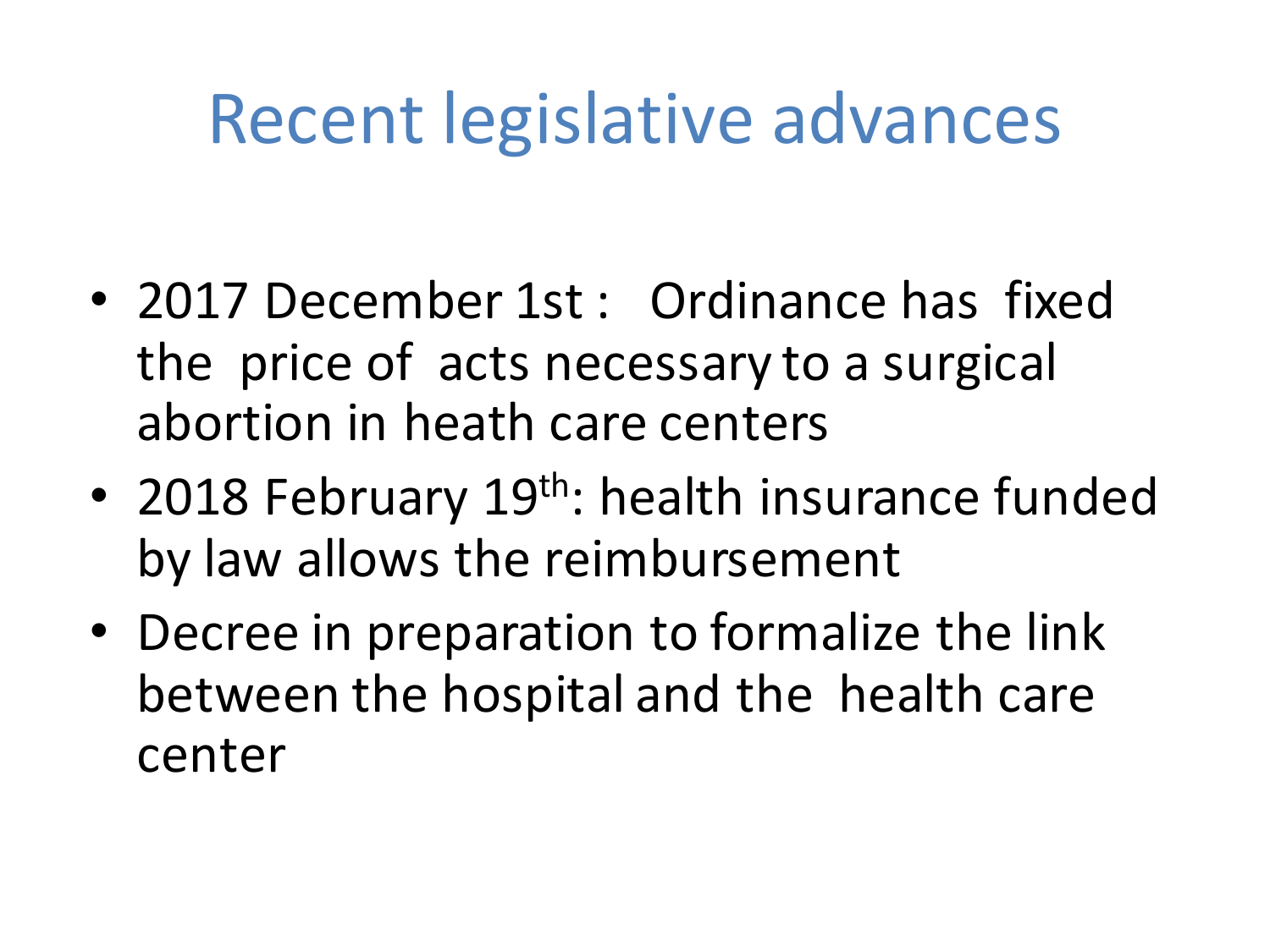### Price to be applied on december 1st, 2017

| <b>Medical consultation</b>          | 25E     |
|--------------------------------------|---------|
| <b>Biological examinations</b>       | 69,12€  |
| Ultra sound scan before TOP          | 35,65€  |
| TOP with anti D inj if necessary     | 92,62€  |
| Welcome and ambulatory care          | 328,55€ |
| After TOP HCG                        | 17,28€  |
| <b>Medical consutation after TOP</b> | 25€     |
| $MC + US$ scan post TOP              | 30,24€  |

Total between 575,94 and 598,46€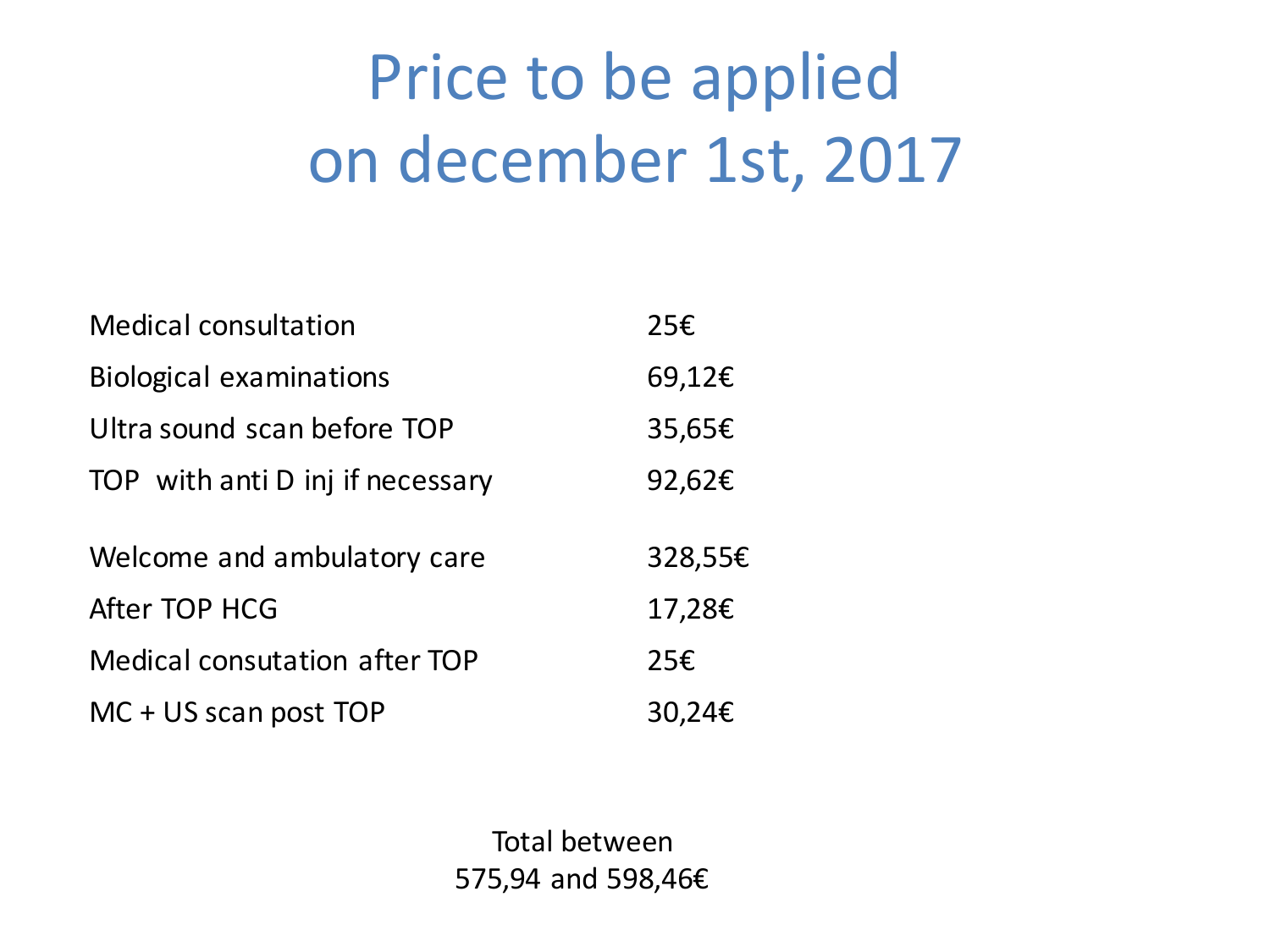### « Pilote » centers in Paris aeria

- St Denis 93 : 2 *first investigators ready to begin*
- Aubervilliers 93 : *has began since last june*
- Romainville 93 : *oct* 2018
- Malakoff 92 : *PHCC jan 2019*
- Arcueil 94 : PHHC *jan 2019* ... and in region
- Orléans 45: *oct* 2019